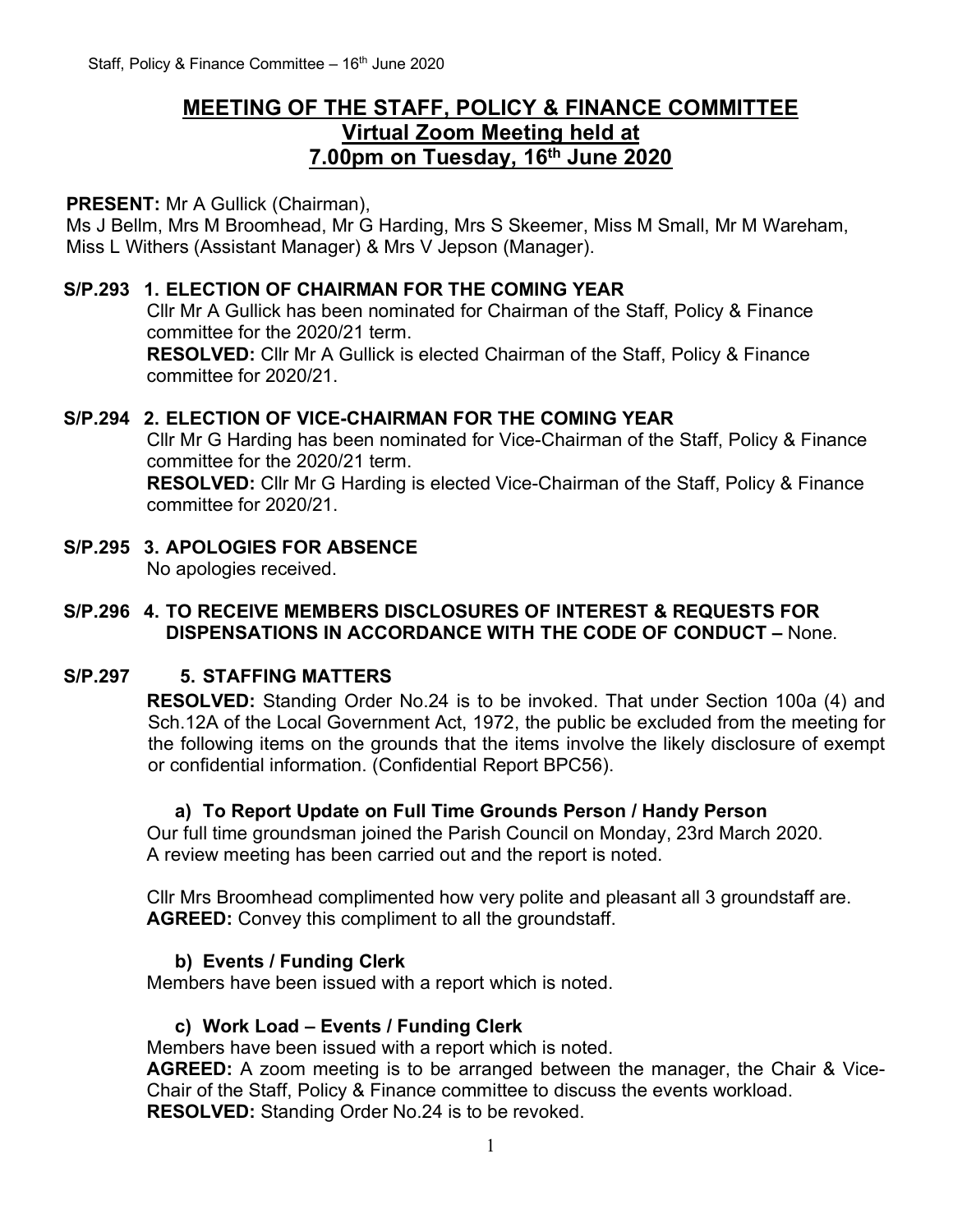# **S/P.298 6. TO CONSIDER DISPOSAL OF SERVER**

Members considered the disposal of the old server. The Councils IT company can wipe all hard drives for a cost of £280.00 + VAT. These will be stored for 3 months after transfer.

**RESOLVED:** Accept the quotation received to dispose of the Council's old server priced at £280.00 + VAT.

# **S/P.299 7. TO CONSIDER PHOTOCOPIER SERVICE AGREEMENT COST**

Members considered the Photocopier Service Agreement Cost for the office. To keep the current photocopier will reduce the quarterly cost from £205.00 + VAT to £125.00 + VAT per quarter and the company will exchange it for a comparable machine should the need arise.

**RESOLVED:** Accept the reduced quarterly rate of £125.00 + VAT from September 2020 for a 2-year period.

# **S/P.300 8. TO CONSIDER RISK ASSESSMENT FOR THE RE-OPENING OF THE CIVIC CENTRE**

All members have been issued with a proposed Re-opening of the Civic Centre Risk Assessment for their consideration.

**AGREED:** Cllr Mr A Gullick is to investigate the mandatory use of facial coverings. **AGREED:** Add this item to the next Full Council agenda for approval.

## **S/P.301 9. TO REPORT UPDATE FROM THE LAST STAFF, POLICY & FINANCE COMMITTEE MEETING AGREED ACTIONS**

# **S/P.281 – To Consider Room Hire**

**ACTION:** No room bookings are being taken at present.

Existing Tenants

**ACTION:** This item is currently being discussed monthly at the full council meetings.

# **S/P.283 – To Consider Coronavirus – Advice & Information**

**ACTION:** The staff have been working through Covid-19, taking into account the social distance requirements.

De Carle Physiotherapy **ACTION:** De Carle Physiotherapy adhered to Blaby Parish Council requirements whilst Working in the building.

## **S/P.290 To Consider Grant Applications** The Turner Foundation

**ACTION:** No accounts have yet been received.